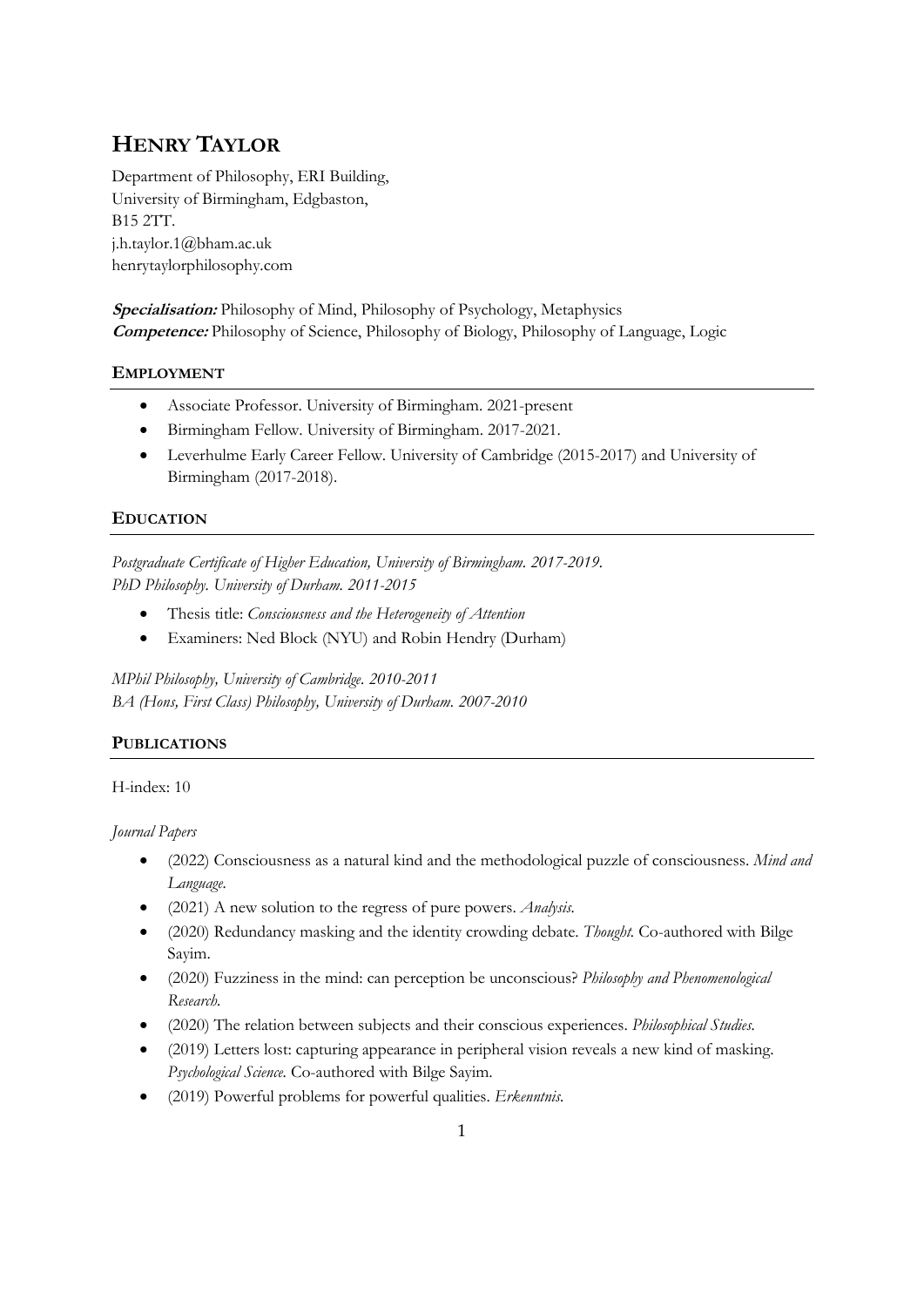- (2019) Whales, fish and Alaskan Bears: interest-relative taxonomy and kind pluralism in biology. *Synthese.*
- (2019) Modal combinatorialism is consistent with S5. *Thought.*
- (2018) Is panpsychism simple? *Analysis.*
- (2018) Emotions, concepts and the indeterminacy of natural kinds. *Synthese.*
- (2018) Crowding, attention and consciousness: in support of the inference hypothesis. *Mind and Language.* Co-authored with Bilge Sayim.
- (2018) Attention, psychology and pluralism. *The British Journal for the Philosophy of Science.*
- (2017) Powerful qualities, phenomenal concepts and the new challenge to physicalism. *The Australasian Journal of Philosophy.*
- (2017) Powerful qualities and pure powers. *Philosophical Studies.*
- (2017) Conceptual fragmentation and the rise of eliminativism. *European Journal for the Philosophy of Science.* Co-authored with Peter Vickers.
- (2016) Powerful qualities, the conceivability argument and the nature of the physical. *Philosophical Studies.*
- (2015) Against unifying accounts of attention. *Erkenntnis.*
- (2013) Is the grain of vision finer than the grain of attention? Response to Block. *Thought.* NB: For a response to this paper, see Block, N. (2013). Seeing and windows of integration. *Thought.*
- (2013) Is attention necessary and sufficient for phenomenal consciousness? *Journal of Consciousness Studies.*

*Book chapter*

• (2019) A powerful new anomalous monism. In Guta, M. (ed). *Ontology and Consciousness.*  (Routledge).

#### *Book Reviews*

- (2019) *Consciousness and Meaning* by Brian Loar. *Philosophy.*
- (2017) *From the Knowledge Argument to Mental Substance: Resurrecting the Mind* by Howard Robinson. *Times Literary Supplement.*
- (2015) *Sensory Integration and the Unity of Consciousness* by David Bennett and Christopher Hill (eds.) *Analysis.*
- (2013) *After Physicalism* by Benedikt Paul Göcke (ed.). *Mind.*

#### **FUNDING AWARDS AND INDICATORS OF ESTEEM**

- Fellow of the Intercontinental Academia Project 4 (*Intelligence and Artificial Intelligence*). 2021-2022.
- Fellow of the Higher Education Futures institute (HEFi). 2019-present.
- Visiting Research Fellow, Washington University St Louis (Missouri). Summer 2018.
- Leverhulme Early Career Fellowship (£100,982) from the Leverhulme Trust and Isaac Newton Trust. 2015-2018.
- Jacobsen Studentship (£8,000) from the Royal Institute of Philosophy. 2014-2015.
- Durham Doctoral Studentship (£35,196), University of Durham. 2011-2014.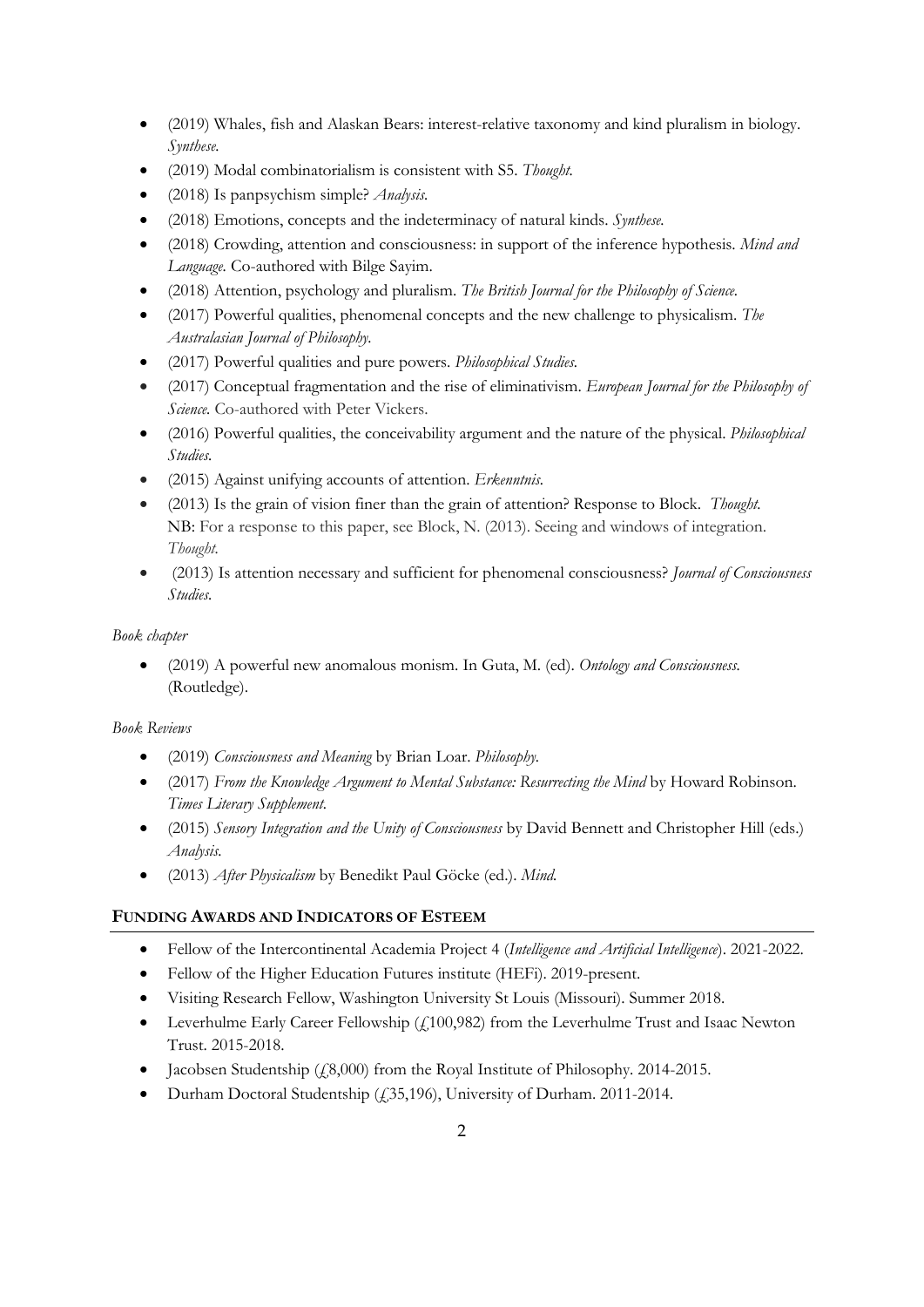• Offered tuition fees waiver (£4,530) for an MA in Philosophy, University of Durham. 2010.

# **PUBLIC ENGAGEMENT**

*(NB: All materials available at: https://henrytaylorphilosophy.com/public-outreach/)*

*Popular Articles*

- (2021) Sometimes, paying attention means we see the world less clearly. *Psyche/Aeon.*
- (2021) What is the relationship between your conscious mind and yourself? Blogpost.
- (2020) Visual illusion that may help explain consciousness: new study. *The Conversation*. Coauthored with Bilge Sayim. Reads on *The Conversation*: over 143,000. **Total reads: over 1,715,300**
- (2020) Blindsight: a strange neurological condition that could help us explain consciousness. *The Conversation.* Reads on *The Conversation*: over 159,000. **This paper was translated into Arabic.**
- (2019) What is a species? The most important concept in all of biology is a complete mystery. *The Conversation.* Reads on *The Conversation*: over 27,000.
- (2019) Microbiology and the species problem: response to Jerry Coyne. *Medium.*

## *Radio Interviews*

- Aristotelian metaphysics and Islamic philosophy. *Voice of Islam.* January 2021.
- Emotions and ethics. *Voice of Islam*. October 21st 2020.

## *Blogpost*

• Computational indeterminacy: what is your computer really doing? Blogpost for the *Intercontinental Academia Project.* October 2021.

#### *Public Lecture*

• *What can zombies teach us about consciousness?* Royal Institute of Philosophy Public Lecture. December 2016. Darwin College, Cambridge.

## **SELECTED CONFERENCE PRESENTATIONS**

## *Invited*

- (September 2021) Compound powerful qualities. *The Mereology of Potentiality.* University of Durham.
- (June 2020) Attention: one thing or many? *Neural Oscillations Research Group.* University of Birmingham.
- (November 2019) Naïve Realism without disjunctivism. University of Oxford.
- (November 2019) Naïve realism without disjunctivism. *Royal Institute of Philosophy Seminar Series.* Keele University.
- (July 2019) Wakeful consciousness. (Symposium chair. Speakers: Professor Matthew Soteriou and Dr James Stazicker). *Joint Session of the Mind Association and the Aristotelian Society*. University of Durham.
- (May 2019) Peripheral vision, attention and consciousness. Glasgow University.
- (November 2018) A powerful new anomalous monism. Umeå University.
- (July 2018) Modal combinatorialism is consistent with S5. *Dubrovnik Metaphysics Conference.*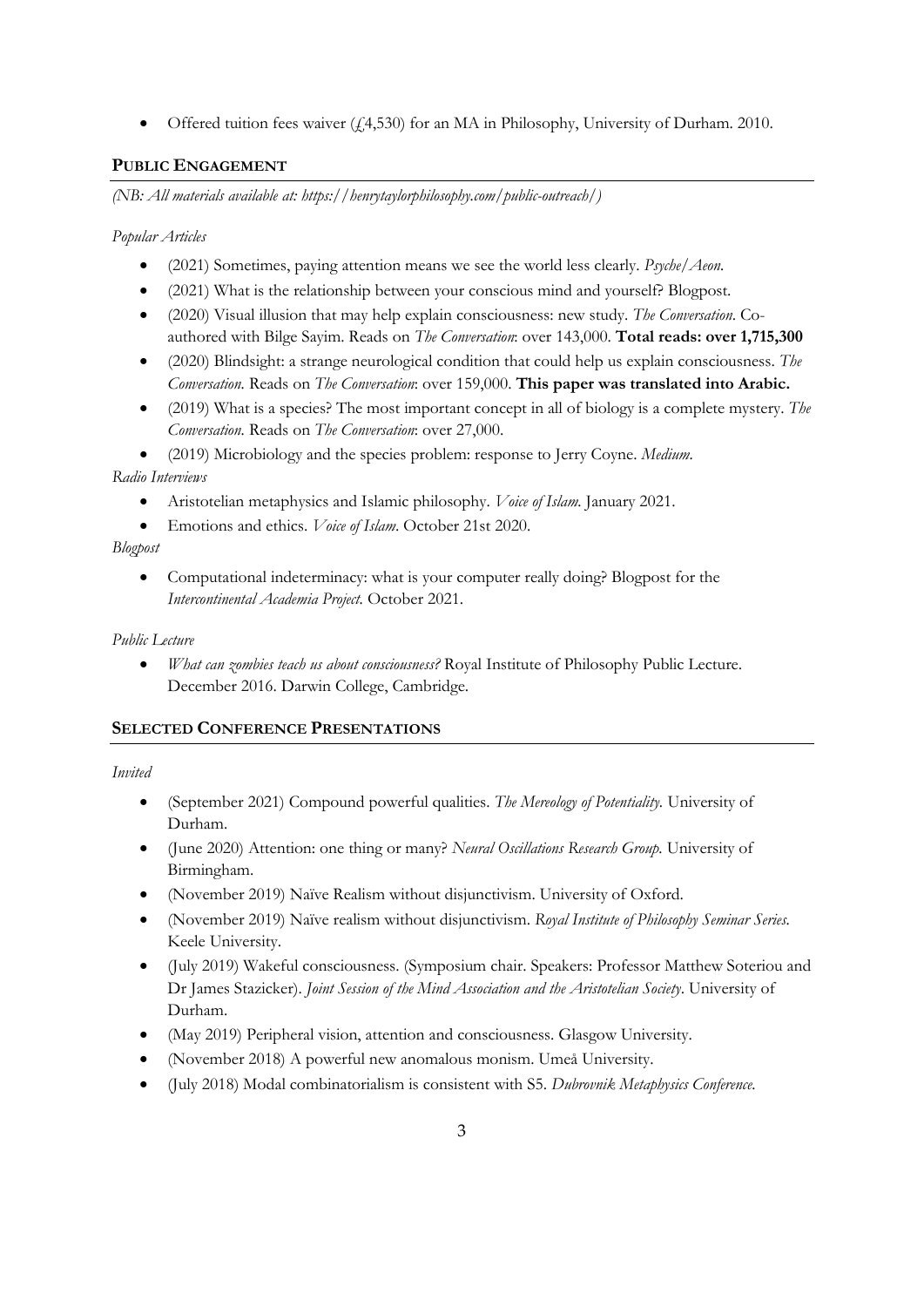- (August 2017) Powerful Qualities and Pure Powers. *Powers, Qualities and the Mind.* University of Durham.
- (January 2016) Powerful Qualities and Pure Powers. *Moral Sciences Club.* University of Cambridge.
- (March 2015) Powerful Qualities and Consciousness. *Powers and Human Agency.* University of Durham.
- (May 2014) Peripheral Vision, Attention and Fineness of Grain. *(Sense) Perception in the North.*  University of York.

# *Refereed*

- (Forthcoming, November 2022) What is it like to be a baby? Natural kinds and infant consciousness. *Philosophy of Science Association.* Pittsburgh.
- (September 2019) The mystery of the missing letter: resolving the identity crowding debate. *European Society for Philosophy and Psychology.* Athens.
- (July 2019) A new visual effect reveals the relation between attention and consciousness. *Joint Session of the Mind Association and the Aristotelian Society*. University of Durham
- (September 2018) Two notions of kindhood: is disjunctivism inconsistent with psychology? *European Society for Philosophy and Psychology.* University of Rijeka.
- (January 2018) Russellian monism without panpsychism *Eastern APA.* Savannah, Georgia. Commentator: Nicholas Rimell.
- (August 2017) Colour Constancy, Cerebral Achromatopsia and Perception as a Natural Kind. *European Society for Philosophy and Psychology.* University of Hertfordshire.
- (August 2017) Conscious experiences as Kimian Events. *European Congress of Analytic Philosophy.*  LMU Munich.
- (July 2016) Pure Powers and Consciousness. *Joint Session of the Mind Association and the Aristotelian Society*. University of Cardiff.
- (June 2015) Identity Crowding does not Demonstrate Consciousness without Attention. *Toward a Science of Consciousness.* University of Helsinki.
- (April 2014) Attention and Consciousness: asking the right questions." *Toward a Science of Consciousness.* Tucson, Arizona.
- (December 2012) Indeterminacy and visual experience. *MINDGRAD.* University of Warwick. Respondent: Professor Matthew Nudds.

# **TEACHING**

| Date of supervision | Contribution | Topic                        |
|---------------------|--------------|------------------------------|
| $2018$ -present     | 60%          | Metametaphysics, modal logic |
| 2022-present        | 60%          | Anxiety                      |
| 2020-present        | 40%          | Mereology and time           |
| $2020$ -present     | 30%          | Consciousness                |

*PhD supervision 2017-present (University of Birmingham)*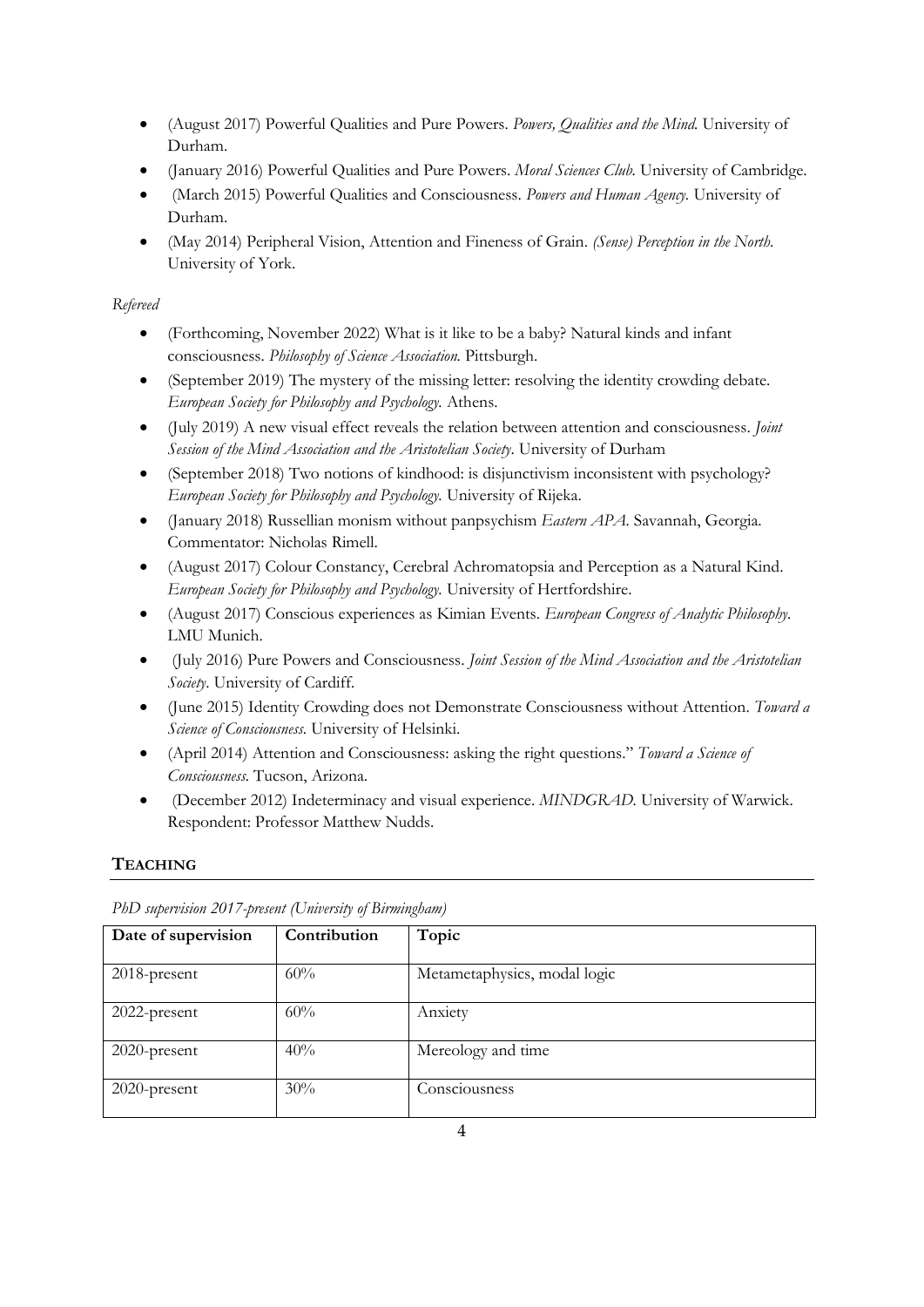| 2018-present    | 20% | Colour perception                            |
|-----------------|-----|----------------------------------------------|
| $2019$ -present | 20% | Mental health classification                 |
| 2018-present    | 20% | Perception                                   |
| 2018-present    | 20% | Causation in physics                         |
| 2021-present    | 20% | Metaphysical structuralism and consciousness |
|                 |     |                                              |
| 2019-2021       | 60% | Perception, attention                        |

*Teaching (University of Birmingham).*

| Module name                                                                             | Module level                 | Teaching role | Dates taught               | Approx.<br>student<br>numbers |
|-----------------------------------------------------------------------------------------|------------------------------|---------------|----------------------------|-------------------------------|
| Philosophy of Mind and<br>Language                                                      | Second year<br>undergraduate | Co-convener   | 2021-2023                  | 89                            |
| Philosophy of Mental Health                                                             | Second year<br>undergraduate | Co-convener   | 2021-2023                  | 110                           |
| Science and Nature                                                                      | Second year<br>undergraduate | Co-convener   | 2021-2023                  | 55                            |
| Fantastic Beasts and how to<br>Understand Them: topics in<br>the philosophy of biology. | Third year<br>undergraduate  | Co-convener   | 2018-2020 and<br>2021-2022 | 40                            |
| Philosophy of Mind                                                                      | MA                           | Co-convener   | 2019-2020.                 | 25                            |
| Philosophy of Language                                                                  | MA                           | Convener      | 2017-2020                  | 14                            |
| Key Readings                                                                            | First year<br>undergraduate  | Convener      | 2019-2020                  | 80                            |
| Metaphysics                                                                             | MA                           | Convener      | 2017-2019                  | 20                            |

**Other Teaching:** MA and undergraduate dissertation supervision.

*Teaching 2015-2017 (University of Cambridge)*

**Lecturer:** Metaphysics (third year undergraduate), **Supervision:** 1-1 supervision of MPhil and undergraduate students.